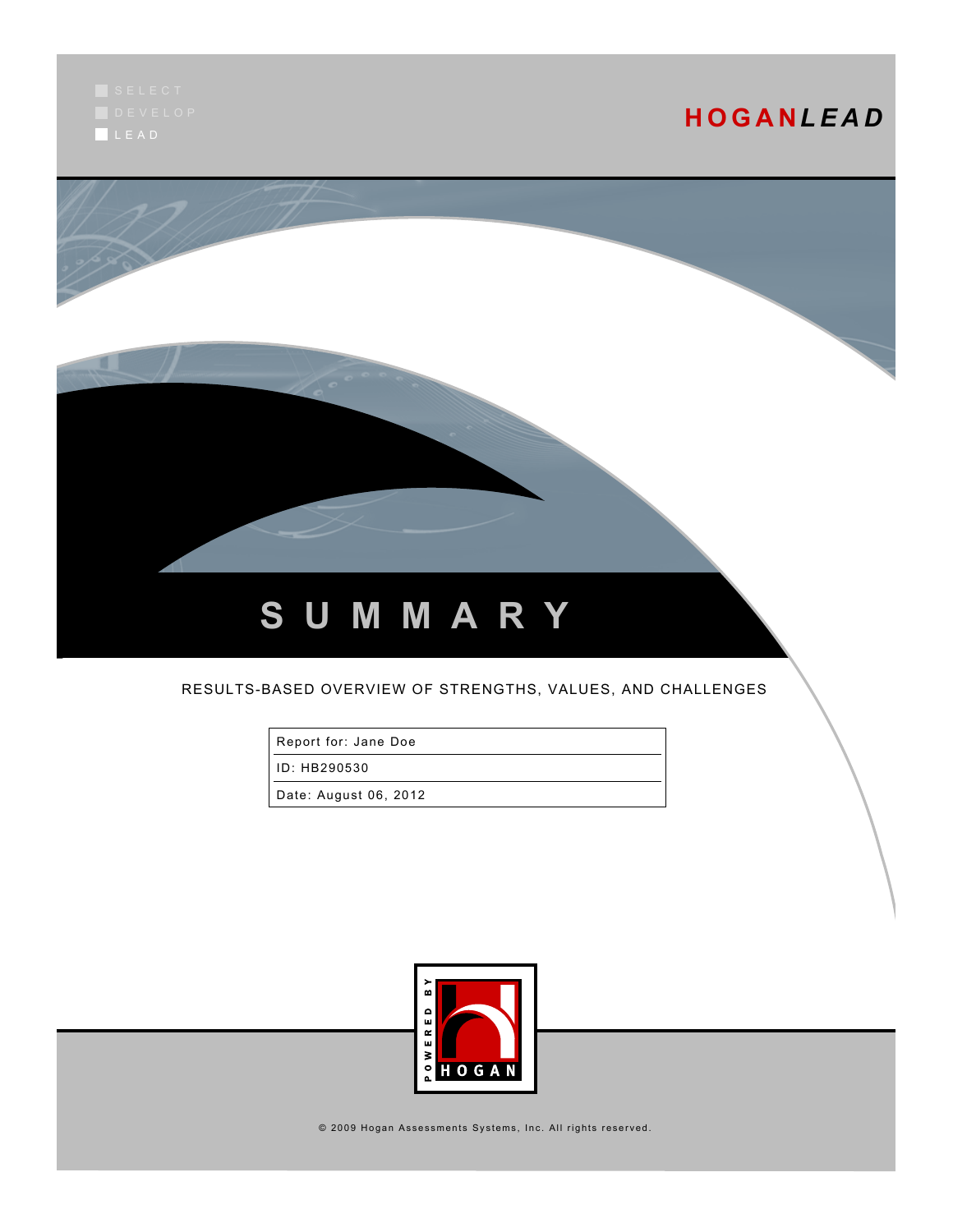# HOGAN*LEAD* **SUMMARY**



### **INTRODUCTION**

This report summarizes Mr./Ms. Doe's results from the Hogan Personality Inventory (HPI), the Motives, Values, Preferences Inventory (MVPI), and the Hogan Development Survey (HDS). The report is organized in five parts: (1) Performance Strengths from the HPI results; (2) Values and Drivers from the MVPI results; (3) Performance Challenges from the HDS results; (4) Career Development tips from across the assessment results, and (5) a tabular summary of these results.

The HPI concerns Mr./Ms. Doe's overt strengths as they normally appear in an interview or an assessment center. These characteristics are the basis for the impression he/she makes on others, and they influence his/her typical style of social interaction and his/her reputation among his/her peers. The MVPI concerns his/her core values and goals, and the activities that give meaning to his/her life. These are key drivers—what he/she desires, strives to attain, and his/her sense of identity. His/Her values influence his/her preferences and determine with whom he/she affiliates and what he/she appreciates. The HDS concerns behavioral tendencies that could potentially undermine or inhibit Mr./Ms. Doe's performance. These tendencies emerge when he/she is tired, pressured, or feeling insecure, or when he/she lets down his/her guard. They may impede his/her effectiveness and erode the quality of his/her relationships with customers, colleagues, and friends.

These results provide a comprehensive, valid, and in-depth summary of Mr./Ms. Doe's strengths, values, and challenges. The report is designed to help understand his/her performance potential, and any barriers to achieving it. While reading this information, please keep in mind three things. First, it is possible that not every statement will accurately describe how he/she thinks about himself/herself. Second, everyone has strengths and weaknesses, and there are positive and negative performance implications of any score. Third, focus on the overall themes of the report rather than any single detail. Although the report may seem to contain contradictions, this is the result of the report combining two perspectives: (a) what you see in an interview (HPI); and (b) what you see after prolonged exposure (HDS).

This report can be used in three ways. The report provides: (1) a snapshot of Mr./Ms. Doe's interpersonal performance; (2) a way to evaluate the fit between his/her values and those of an organization; and (3) a primer for thinking about performance improvement. Interpret his/her results in terms of his/her own career aspirations and goals rather than in absolute terms. A frequently asked question concerns "Can behavior change?" The "yes" response entails knowing what should be changed, deciding to make a change, and then knowing how to change. The information provided in this report will be helpful in this regard.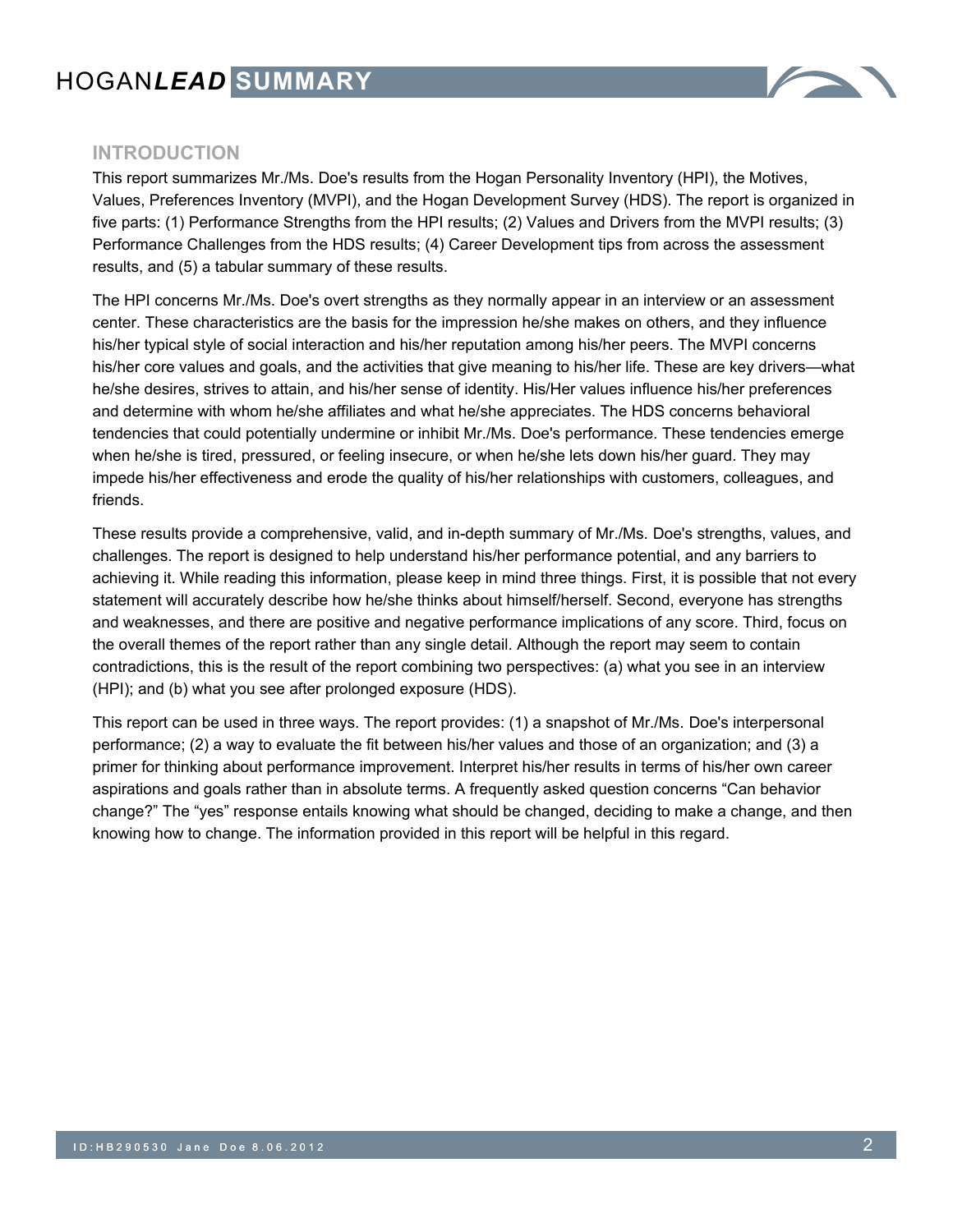

## **PERFORMANCE STRENGTHS**

#### **Personal Impact**

Mr./Ms. Doe seems confident and willing to take charge of a group or project when necessary, but is also comfortable letting others assume the lead role. He/She appears friendly, outgoing, and approachable, but is willing to listen and let others talk.

#### **Interpersonal Skill**

Mr./Ms. Doe is a pleasant and tolerant person but one who will take a stand when necessary. He/She is reasonably planful and careful about procedures, but also is able to be flexible enough to change directions when necessary.

#### **Working and Learning Style**

Mr./Ms. Doe is typically calm and able to handle pressure, but at the same time willing to admit faults and errors and listen to feedback. He/She is open minded and curious, but also takes a practical approach to problem solving. Mr./Ms. Doe should be interested in learning new material, but will see education as a tool rather than as an end in itself.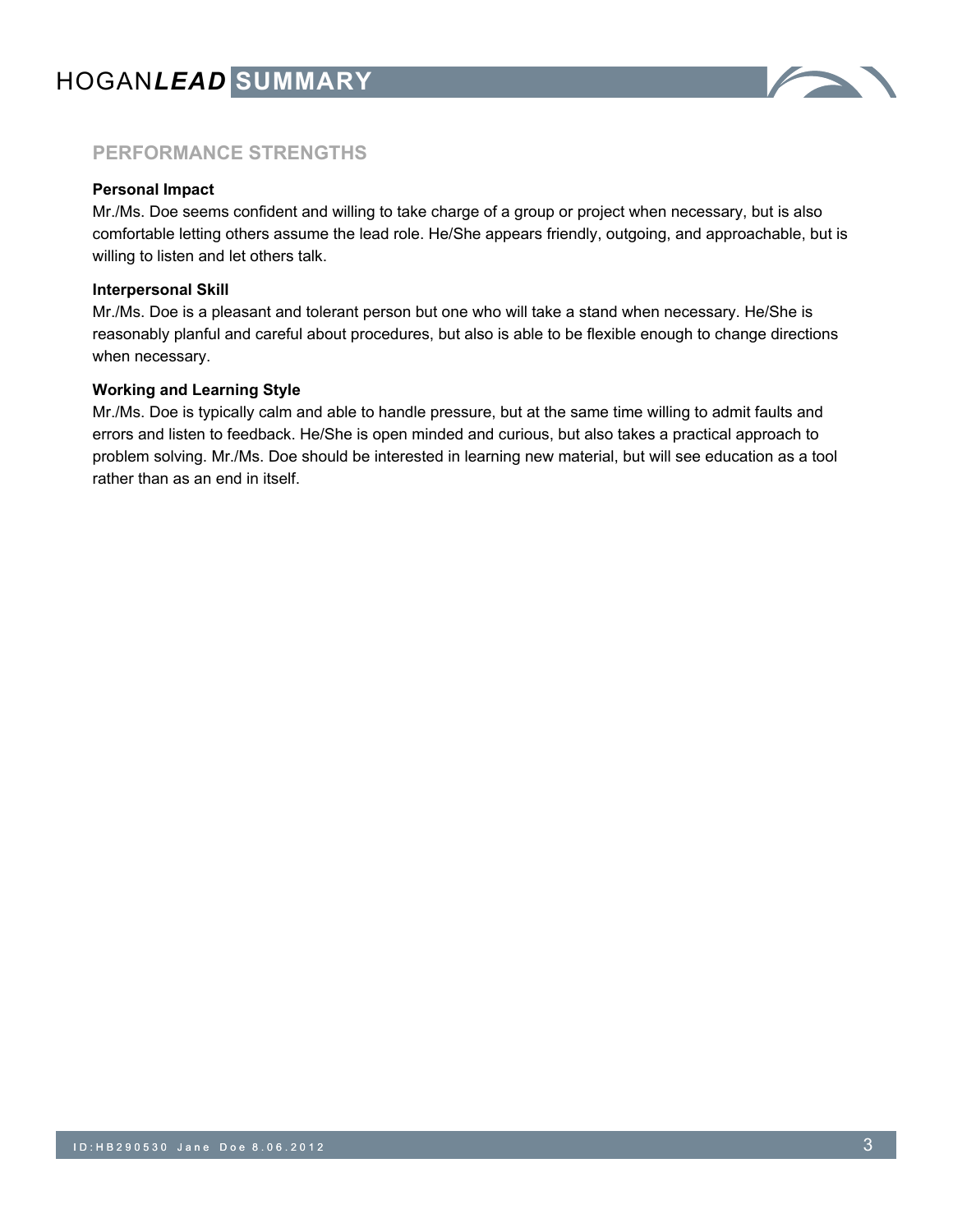

## **VALUES AND DRIVERS**

#### **Achievement Motivation**

Mr./Ms. Doe likes to strike a balance between working hard and playing hard and, although he/she respects traditional business manners and practices, he/she is also willing to change with the times. Mr./Ms. Doe seems appropriately interested in advancing his/her career, but also pays attention to the demands of career, family, and social life. Mr./Ms. Doe doesn't need to dramatize his/her achievements, but he/she appreciates positive feedback and may even enjoy showing off a bit now and then.

#### **Social Interests**

Mr./Ms. Doe seems equally happy working by himself/herself or as part of a team. He/She enjoys meeting new people, but he/she also likes having time to himself/herself. He/She likes people, but he/she doesn't need constant interaction. Although Mr./Ms. Doe is concerned about advancing his/her own interests, he/she understands that someone needs to pay attention to the welfare of people who are less powerful or affluent. He/She doesn't mind helping others when they seem to need it. He/She seems to prefer a balance between change and diversity on the one hand, and stability and uniformity on the other. He/She is neither liberal nor conservative in management style; he/she seems to have a natural preference for moderation and compromise. Mr./Ms. Doe values the lessons of the past but is willing to experiment for the future.

#### **Entrepreneurial Values**

Mr./Ms. Doe seems to have a sensible attitude toward money; although he/she appreciates its value, he/she is not preoccupied by compensation issues. He/She judges himself/herself in part by income potential, but he/she also takes pride in family, friends, and leisure time activities. Mr./Ms. Doe prefers to minimize risk and uncertainty; he/she likes expectations to be spelled out and performance standards to be made explicit. He/She would rather be safe than sorry, which means that he/she will take few foolish chances, but he/she may also be reluctant to take the chances necessary to advance his/her career.

#### **Decision Making Style**

Mr./Ms. Doe seems to strike a balance between form and function in decision making. He/She wants equipment to look good but also to perform reliably and efficiently. He/She understands the trade off between elegant style and durable performance and uses it in making decisions. He/She seems willing to make decisions based on data and research as well as his/her own personal experience. Mr./Ms. Doe is comfortable with technology, but he/she is not interested in technological innovations for their own sake—he/she understands the uses of technology without being addicted to it.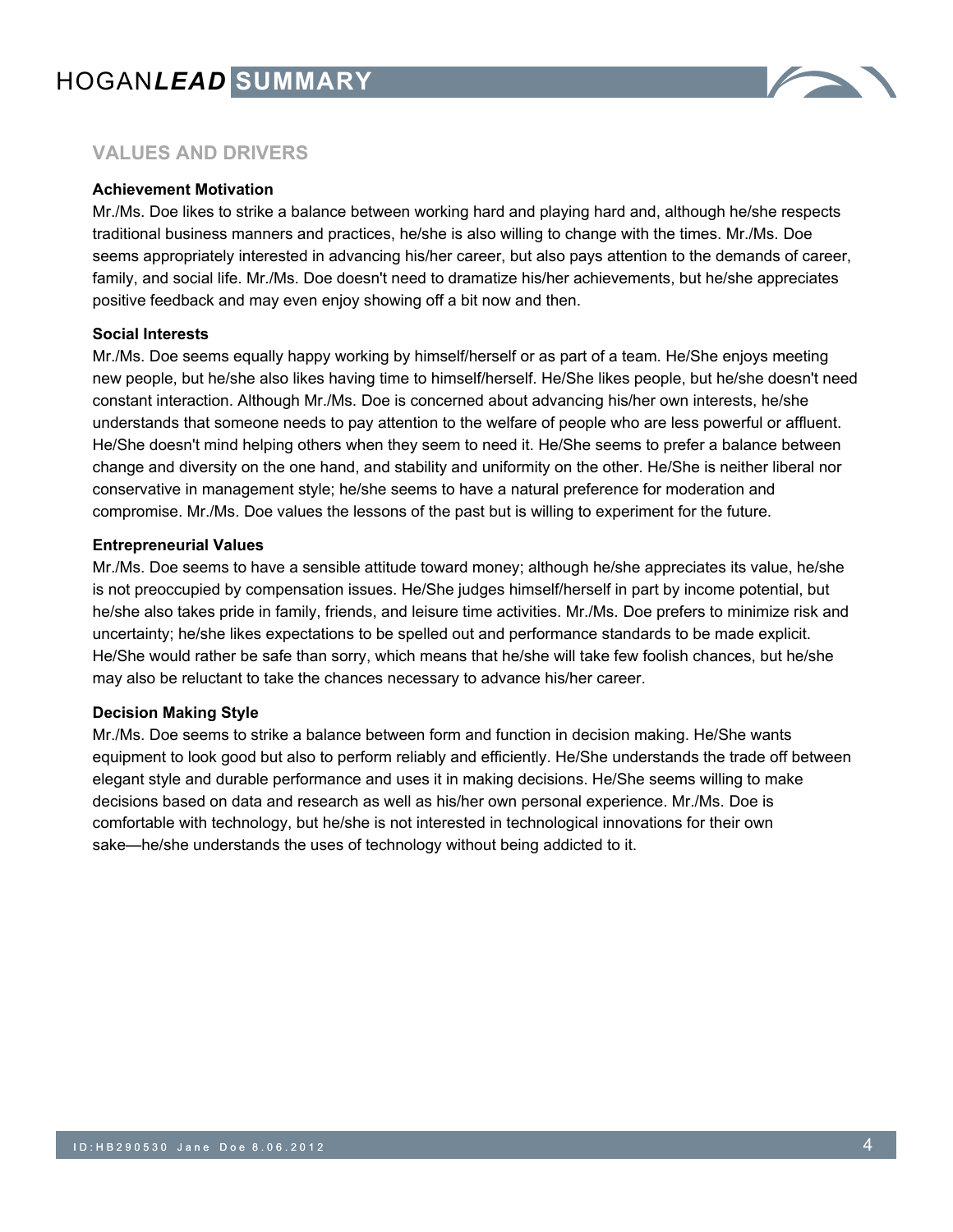

## **CHALLENGES**

#### **Reactions to Others**

Mr./Ms. Doe seems to be an energetic and enthusiastic person, but one who tends to be easily annoyed or disappointed with other people's performance. As a result, he/she may seem somewhat irritable, critical, and willing to give up on people or projects. He/She seems to be quite insightful about others' motives and intentions, but somewhat thin-skinned and easily offended. Under pressure, others may see him/her as mistrustful, uncooperative, or argumentative. Mr./Ms. Doe is a careful person who rarely makes silly mistakes. At the same time, however, he/she may be too careful and, as a result, may seem slow to act or make decisions, and reluctant to take any risks. He/She seems sympathetic and responsive, which some people might misinterpret as a lack of toughness. He/She seems coachable and responsive, which could be a problem if he/she needs more feedback than others want to provide.

#### **Personal Performance Expectations**

Others may see Mr./Ms. Doe as mannerly, polite, and unassertive. He/She seems reserved, socially appropriate and understated. Mr./Ms. Doe expects others will find him/her engaging, and they often do. Over time, however, others may also see him/her as impulsive, disorganized, and not always delivering on promised work products. Whatever his/her talent may be for public speaking, he/she doesn't necessarily think others will find his/her performances entertaining.

#### **Reactions to Authority**

Mr./Ms. Doe seems somewhat tolerant and flexible, but may be inconsistent in his/her standards for evaluating others' work, being sometimes too strict and other times too lenient. He/She seems attentive and cooperative, he/she likes consensus and dislikes controversy. On the other hand, he/she may seem reluctant to take a stand or make independent decisions and perhaps too eager to please his/her boss.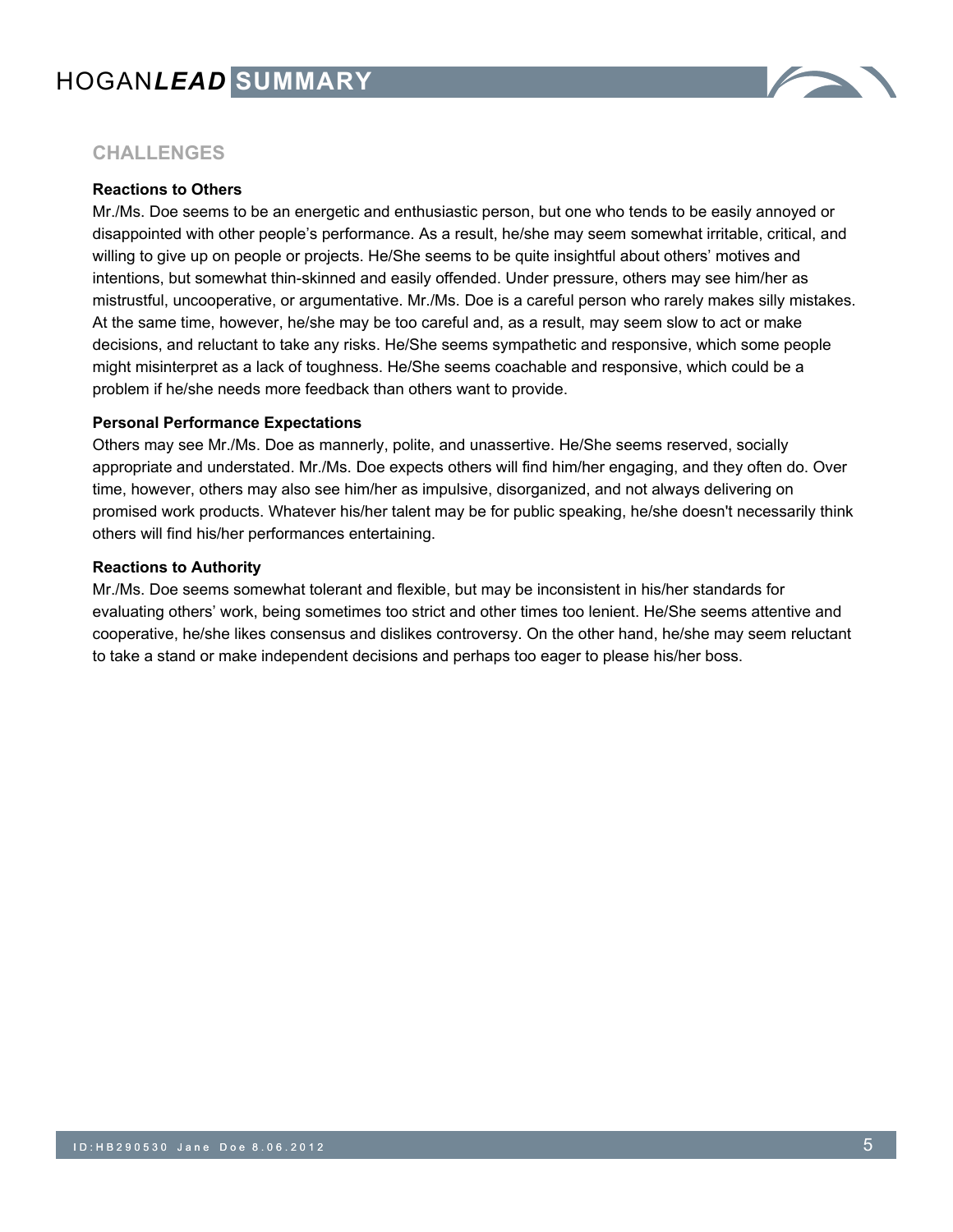

## **CAREER DEVELOPMENT**

#### **When Strengths Become Weaknesses; Feedback for Mr./Ms.** Doe

Mr./Ms. Doe should solicit feedback about his/her performance from coworkers and pay attention to the negative feedback--not just dismiss it. Make sure he/she understands the importance of contributing appropriately to team efforts. Find ways to help Mr./Ms. Doe step up to challenges, take initiative, and show enthusiasm. At the same time, he/she should stay focused on important organizational tasks and be resultsoriented. Help him/her find opportunities to assume leadership roles while continuing to support coworkers through both words and actions. He/She should be reminded to talk regularly with his/her coworkers, to ask them questions, and seek their advice. The goal is to get Mr./Ms. Doe to achieve a balance between the social and technical aspects of work. Mr./Ms. Doe should anticipate others' expectations during interactions and respect their needs. He/She should be positive and remember that he/she can gain others' trust by being rewarding and honest in interactions with them. Remind him/her to be patient when others make mistakes- typically, others do not make errors on purpose. He/She should stay open to change and be flexible in uncertain situations. When making decisions, he/she should remember that he/she may never have all relevant information, but should still decide promptly. Work with him/her to prioritize work, keeping in mind that not every task requires equal effort or attention. There's a big picture for every organization--it is the strategy and vision for the business. Make sure Mr./Ms. Doe understands it, is able to talk about it, and can determine how his/her activities contribute to this larger picture. Work with him/her to develop a plan for selfimprovement and implement a system to check progress periodically. Find ways to help him/her stay current in the field and be alert for opportunities to learn new skills and develop competencies.

#### **Dealing with Derailment Tendencies**

- First, Mr./Ms. Doe probably uses displays of emotion as a way of making a point. There are better ways to make a point and repeated emotional outbursts may annoy others.
- Second, he/she should practice active listening and be careful not to interrupt. When others have finished speaking, paraphrasing what they have said can be used as a way of showing active listening. This will enhance credibility and show respect for the opinion of others.
- Third, Mr./Ms. Doe should not confuse activity with productivity, and should try hard not to waste people's time with unnecessary meetings.
- Fourth, remember his/her strengths--at his/her best, he/she is an interesting and entertaining person who can do several things at once, and who can galvanize others to action with ideas and the ability to sell them.